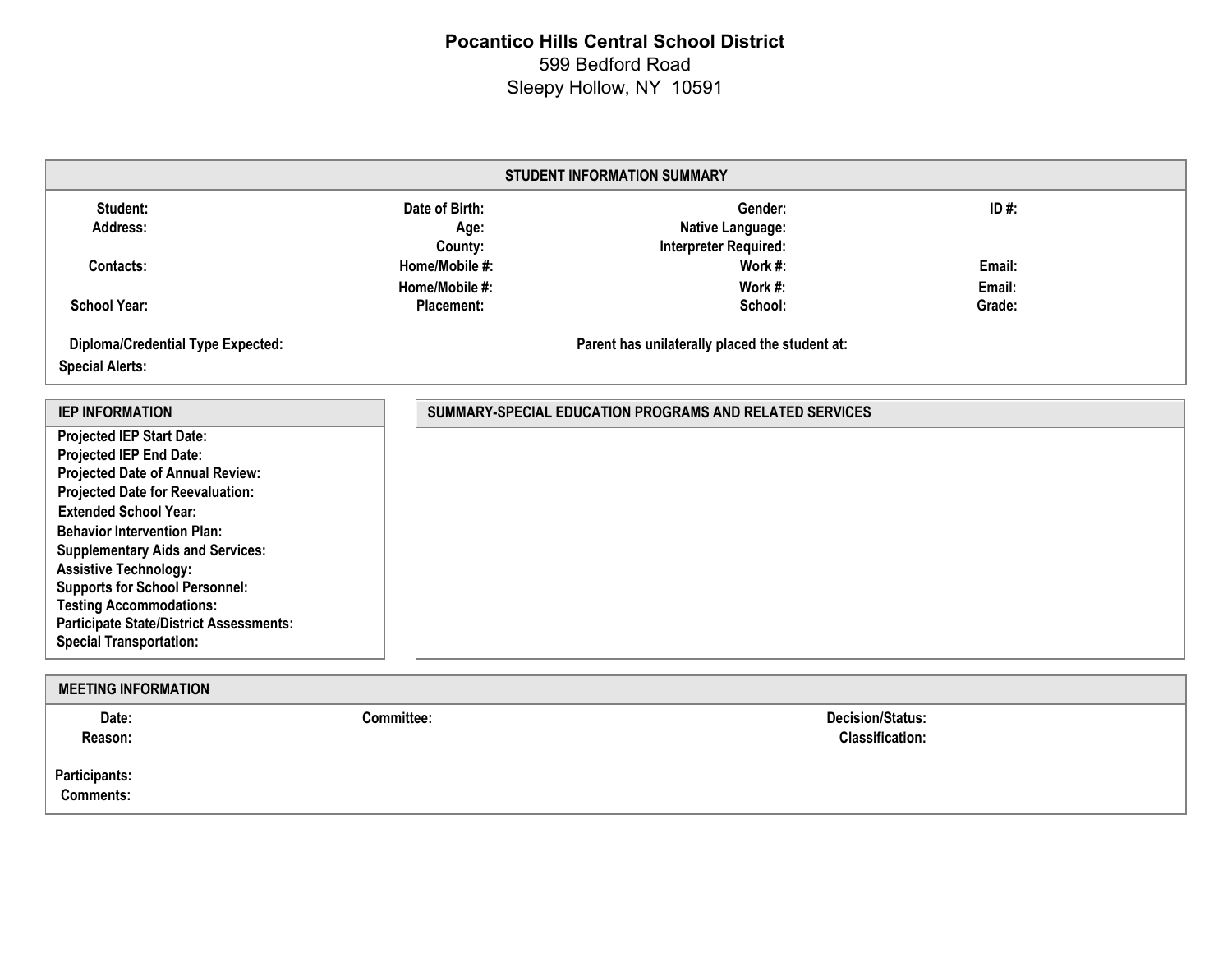### **Pocantico Hills Central School District**

599 Bedford Road

### **Sleepy Hollow, NY 10591 914-631-2440 ext. 192**

#### **INDIVIDUALIZED EDUCATION PROGRAM (IEP)**

| <b>STUDENT NAME:</b>                                                                                                                    | <b>DISABILITY CLASSIFICATION:</b>                  |  |  |  |
|-----------------------------------------------------------------------------------------------------------------------------------------|----------------------------------------------------|--|--|--|
| <b>DATE OF BIRTH:</b><br>LOCAL ID#:                                                                                                     |                                                    |  |  |  |
| PROJECTED DATE IEP IS TO BE IMPLEMENTED:                                                                                                | PROJECTED DATE OF ANNUAL REVIEW:                   |  |  |  |
|                                                                                                                                         | PRESENT LEVELS OF PERFORMANCE AND INDIVIDUAL NEEDS |  |  |  |
| DOCUMENTATION OF STUDENT'S CURRENT PERFORMANCE AND ACADEMIC, DEVELOPMENTAL AND FUNCTIONAL NEEDS                                         |                                                    |  |  |  |
| EVALUATION RESULTS (INCLUDING FOR SCHOOL-AGE STUDENTS, PERFORMANCE ON STATE AND DISTRICT-WIDE ASSESSMENTS)                              |                                                    |  |  |  |
| <b>Evaluations/Reports:</b>                                                                                                             |                                                    |  |  |  |
|                                                                                                                                         |                                                    |  |  |  |
|                                                                                                                                         |                                                    |  |  |  |
|                                                                                                                                         |                                                    |  |  |  |
|                                                                                                                                         |                                                    |  |  |  |
| <b>Test Results:</b>                                                                                                                    |                                                    |  |  |  |
|                                                                                                                                         |                                                    |  |  |  |
|                                                                                                                                         |                                                    |  |  |  |
|                                                                                                                                         |                                                    |  |  |  |
|                                                                                                                                         |                                                    |  |  |  |
|                                                                                                                                         |                                                    |  |  |  |
| <b>State and District-wide Assessments:</b>                                                                                             |                                                    |  |  |  |
|                                                                                                                                         |                                                    |  |  |  |
|                                                                                                                                         |                                                    |  |  |  |
| ACADEMIC ACHIEVEMENT, FUNCTIONAL PERFORMANCE AND LEARNING CHARACTERISTICS                                                               |                                                    |  |  |  |
| LEVELS OF KNOWLEDGE AND DEVELOPMENT IN SUBJECT AND SKILL AREAS INCLUDING ACTIVITIES OF DAILY LIVING, LEVEL OF INTELLECTUAL FUNCTIONING, |                                                    |  |  |  |
| ADAPTIVE BEHAVIOR, EXPECTED RATE OF PROGRESS IN ACQUIRING SKILLS AND INFORMATION, AND LEARNING STYLE:                                   |                                                    |  |  |  |
|                                                                                                                                         |                                                    |  |  |  |
|                                                                                                                                         |                                                    |  |  |  |

STUDENT STRENGTHS, PREFERENCES, INTERESTS: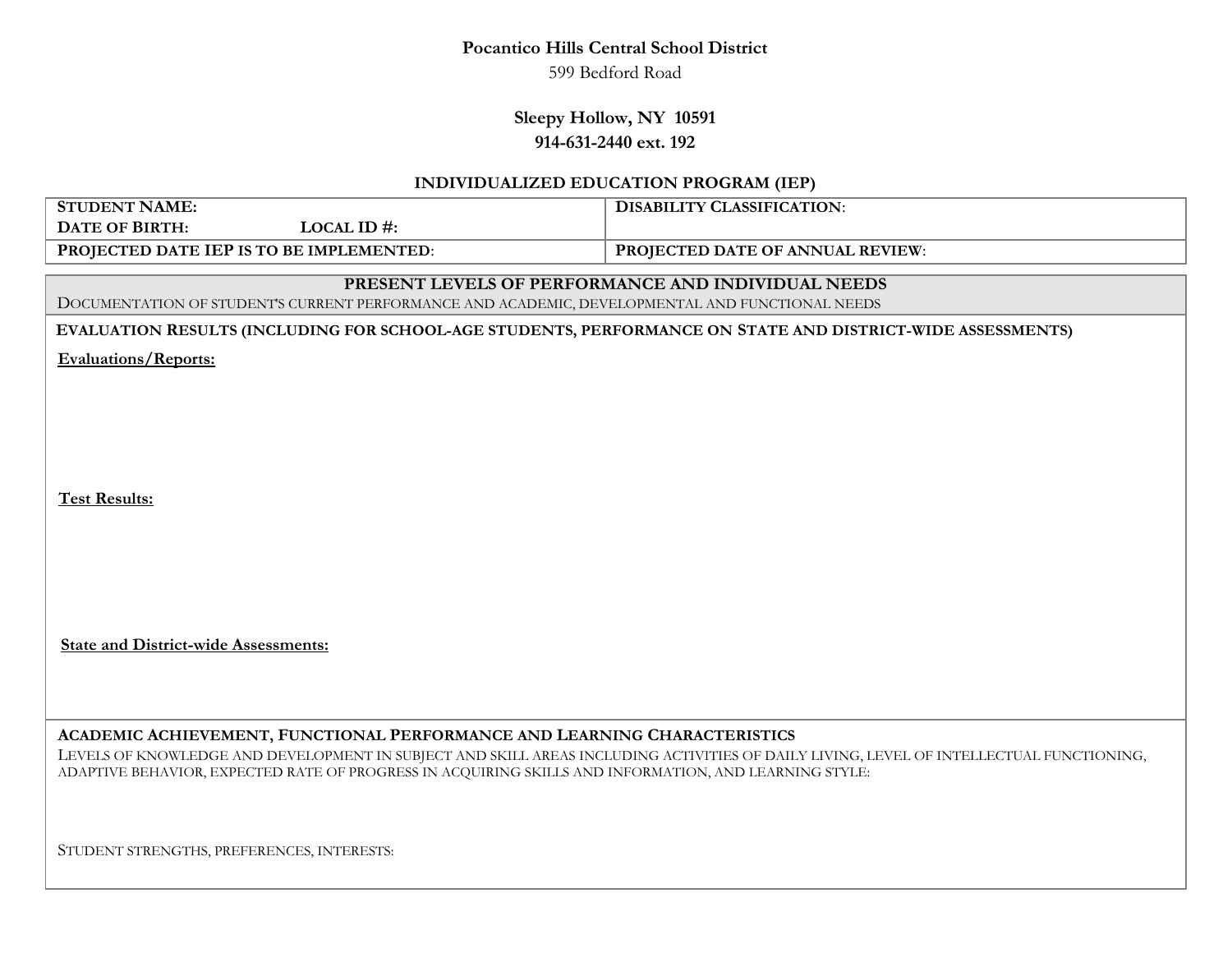| DOB:                                       | Meeting Date: | Individualized Education Program                                                                                                          | Page 2 of 7                                                                                                                                                                                                                                                                                                                                                                                                                                                                                                                                                                                                                                                                                                                                                                                                                                                                                                                                                                                                                                                                                                                                                                                                                                                                                                                                                                                                                                                                                                                                                                                                                                                                                                                                            |
|--------------------------------------------|---------------|-------------------------------------------------------------------------------------------------------------------------------------------|--------------------------------------------------------------------------------------------------------------------------------------------------------------------------------------------------------------------------------------------------------------------------------------------------------------------------------------------------------------------------------------------------------------------------------------------------------------------------------------------------------------------------------------------------------------------------------------------------------------------------------------------------------------------------------------------------------------------------------------------------------------------------------------------------------------------------------------------------------------------------------------------------------------------------------------------------------------------------------------------------------------------------------------------------------------------------------------------------------------------------------------------------------------------------------------------------------------------------------------------------------------------------------------------------------------------------------------------------------------------------------------------------------------------------------------------------------------------------------------------------------------------------------------------------------------------------------------------------------------------------------------------------------------------------------------------------------------------------------------------------------|
|                                            |               |                                                                                                                                           |                                                                                                                                                                                                                                                                                                                                                                                                                                                                                                                                                                                                                                                                                                                                                                                                                                                                                                                                                                                                                                                                                                                                                                                                                                                                                                                                                                                                                                                                                                                                                                                                                                                                                                                                                        |
|                                            |               |                                                                                                                                           |                                                                                                                                                                                                                                                                                                                                                                                                                                                                                                                                                                                                                                                                                                                                                                                                                                                                                                                                                                                                                                                                                                                                                                                                                                                                                                                                                                                                                                                                                                                                                                                                                                                                                                                                                        |
|                                            |               |                                                                                                                                           |                                                                                                                                                                                                                                                                                                                                                                                                                                                                                                                                                                                                                                                                                                                                                                                                                                                                                                                                                                                                                                                                                                                                                                                                                                                                                                                                                                                                                                                                                                                                                                                                                                                                                                                                                        |
|                                            |               |                                                                                                                                           |                                                                                                                                                                                                                                                                                                                                                                                                                                                                                                                                                                                                                                                                                                                                                                                                                                                                                                                                                                                                                                                                                                                                                                                                                                                                                                                                                                                                                                                                                                                                                                                                                                                                                                                                                        |
|                                            |               |                                                                                                                                           |                                                                                                                                                                                                                                                                                                                                                                                                                                                                                                                                                                                                                                                                                                                                                                                                                                                                                                                                                                                                                                                                                                                                                                                                                                                                                                                                                                                                                                                                                                                                                                                                                                                                                                                                                        |
|                                            |               |                                                                                                                                           |                                                                                                                                                                                                                                                                                                                                                                                                                                                                                                                                                                                                                                                                                                                                                                                                                                                                                                                                                                                                                                                                                                                                                                                                                                                                                                                                                                                                                                                                                                                                                                                                                                                                                                                                                        |
|                                            |               |                                                                                                                                           |                                                                                                                                                                                                                                                                                                                                                                                                                                                                                                                                                                                                                                                                                                                                                                                                                                                                                                                                                                                                                                                                                                                                                                                                                                                                                                                                                                                                                                                                                                                                                                                                                                                                                                                                                        |
|                                            |               |                                                                                                                                           |                                                                                                                                                                                                                                                                                                                                                                                                                                                                                                                                                                                                                                                                                                                                                                                                                                                                                                                                                                                                                                                                                                                                                                                                                                                                                                                                                                                                                                                                                                                                                                                                                                                                                                                                                        |
|                                            |               |                                                                                                                                           |                                                                                                                                                                                                                                                                                                                                                                                                                                                                                                                                                                                                                                                                                                                                                                                                                                                                                                                                                                                                                                                                                                                                                                                                                                                                                                                                                                                                                                                                                                                                                                                                                                                                                                                                                        |
| STUDENT NEEDS RELATING TO SPECIAL FACTORS  |               |                                                                                                                                           |                                                                                                                                                                                                                                                                                                                                                                                                                                                                                                                                                                                                                                                                                                                                                                                                                                                                                                                                                                                                                                                                                                                                                                                                                                                                                                                                                                                                                                                                                                                                                                                                                                                                                                                                                        |
|                                            |               |                                                                                                                                           |                                                                                                                                                                                                                                                                                                                                                                                                                                                                                                                                                                                                                                                                                                                                                                                                                                                                                                                                                                                                                                                                                                                                                                                                                                                                                                                                                                                                                                                                                                                                                                                                                                                                                                                                                        |
|                                            |               |                                                                                                                                           |                                                                                                                                                                                                                                                                                                                                                                                                                                                                                                                                                                                                                                                                                                                                                                                                                                                                                                                                                                                                                                                                                                                                                                                                                                                                                                                                                                                                                                                                                                                                                                                                                                                                                                                                                        |
| $\Box$ Yes $\Box$ No $\Box$ Not Applicable |               |                                                                                                                                           |                                                                                                                                                                                                                                                                                                                                                                                                                                                                                                                                                                                                                                                                                                                                                                                                                                                                                                                                                                                                                                                                                                                                                                                                                                                                                                                                                                                                                                                                                                                                                                                                                                                                                                                                                        |
|                                            |               |                                                                                                                                           |                                                                                                                                                                                                                                                                                                                                                                                                                                                                                                                                                                                                                                                                                                                                                                                                                                                                                                                                                                                                                                                                                                                                                                                                                                                                                                                                                                                                                                                                                                                                                                                                                                                                                                                                                        |
|                                            |               | OF STUDENT NEEDS ON PARTICIPATION IN APPROPRIATE ACTIVITIES<br>Does the student need a behavioral intervention plan? $\Box$ Yes $\Box$ No | ACADEMIC, DEVELOPMENTAL AND FUNCTIONAL NEEDS OF THE STUDENT, INCLUDING CONSIDERATION OF STUDENT NEEDS THAT ARE OF CONCERN TO THE<br>THE DEGREE (EXTENT) AND QUALITY OF THE STUDENT'S RELATIONSHIPS WITH PEERS AND ADULTS; FEELINGS ABOUT SELF; AND SOCIAL ADJUSTMENT TO SCHOOL<br>SOCIAL DEVELOPMENT NEEDS OF THE STUDENT, INCLUDING CONSIDERATION OF STUDENT NEEDS THAT ARE OF CONCERN TO THE PARENT:<br>THE DEGREE (EXTENT) AND QUALITY OF THE STUDENT'S MOTOR AND SENSORY DEVELOPMENT, HEALTH, VITALITY AND PHYSICAL SKILLS OR LIMITATIONS WHICH<br>PHYSICAL DEVELOPMENT NEEDS OF THE STUDENT, INCLUDING CONSIDERATION OF STUDENT NEEDS THAT ARE OF CONCERN TO THE PARENT:<br>THE NATURE (TYPE) AND DEGREE (EXTENT) TO WHICH ENVIRONMENTAL AND HUMAN OR MATERIAL RESOURCES ARE NEEDED TO ADDRESS NEEDS IDENTIFIED<br>EFFECT OF STUDENT NEEDS ON INVOLVEMENT AND PROGRESS IN THE GENERAL EDUCATION CURRICULUM OR, FOR A PRESCHOOL STUDENT, EFFECT<br>BASED ON THE IDENTIFICATION OF THE STUDENT'S NEEDS, THE COMMITTEE MUST CONSIDER WHETHER THE STUDENT NEEDS A PARTICULAR DEVICE OR SERVICE<br>TO ADDRESS THE SPECIAL FACTORS AS INDICATED BELOW, AND IF SO, THE APPROPRIATE SECTION OF THE IEP MUST IDENTIFY THE PARTICULAR DEVICE OR<br>Does the student need strategies, including positive behavioral interventions, supports and other strategies to address behaviors that impede the student's learning or that<br>For a student with limited English proficiency, does he/she need a special education service to address his/her language needs as they relate to the IEP?<br>For a student who is blind or visually impaired, does he/she need instruction in Braille and the use of Braille? $\Box$ Yes $\Box$ No $\Box$ Not Applicable |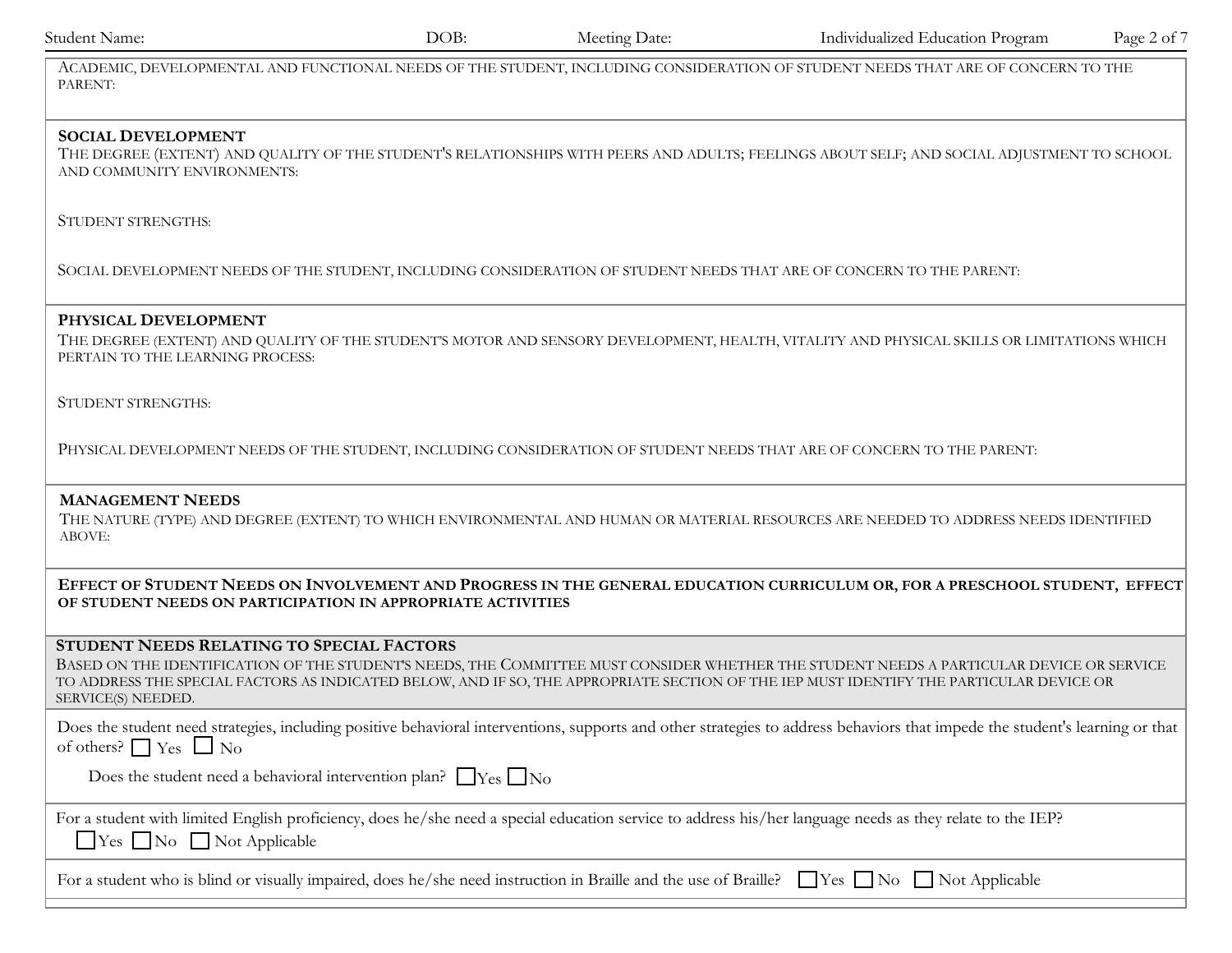| Student Name:                                                                                                                                                                                            | DOB: | Meeting Date: | Individualized Education Program                                                                                                                                                                                                                                                                                                                                                                                                                                  | Page 3 of 7 |
|----------------------------------------------------------------------------------------------------------------------------------------------------------------------------------------------------------|------|---------------|-------------------------------------------------------------------------------------------------------------------------------------------------------------------------------------------------------------------------------------------------------------------------------------------------------------------------------------------------------------------------------------------------------------------------------------------------------------------|-------------|
| Does the student need a particular device or service to address his/her communication needs? $\Box$ Yes $\Box$ No                                                                                        |      |               |                                                                                                                                                                                                                                                                                                                                                                                                                                                                   |             |
| $\Box$ Yes $\Box$ No $\Box$ Not Applicable                                                                                                                                                               |      |               | In the case of a student who is deaf or hard of hearing, does the student need a particular device or service in consideration of the student's language and<br>communication needs, opportunities for direct communications with peers and professional personnel in the student's language and communication mode,<br>academic level, and full range of needs, including opportunities for direct instruction in the student's language and communication mode? |             |
| Does the student need an assistive technology device and/or service? $\Box$ Yes $\Box$ No<br>If yes, does the Committee recommend that the device(s) be used in the student's home? $\Box$ Yes $\Box$ No |      |               |                                                                                                                                                                                                                                                                                                                                                                                                                                                                   |             |

BEGINNING NOT LATER THAN THE FIRST IEP TO BE IN EFFECT WHEN THE STUDENT IS AGE 15 (AND AT A YOUNGER AGE IF DETERMINED APPROPRIATE)

#### **MEASURABLE POSTSECONDARY GOALS**

LONG-TERM GOALS FOR LIVING, WORKING AND LEARNING AS AN ADULT

**EDUCATION/TRAINING**:

**EMPLOYMENT**:

**INDEPENDENT LIVING SKILLS (WHEN APPROPRIATE)**:

**TRANSITION NEEDS**:

In consideration of present levels of performance, transition service needs of the student that focus on the student's courses of study, taking into account the student's strengths preferences and interests as they relate to transtion from school to post-school activities:

**NEEDS**:

**COURSES OF STUDY**: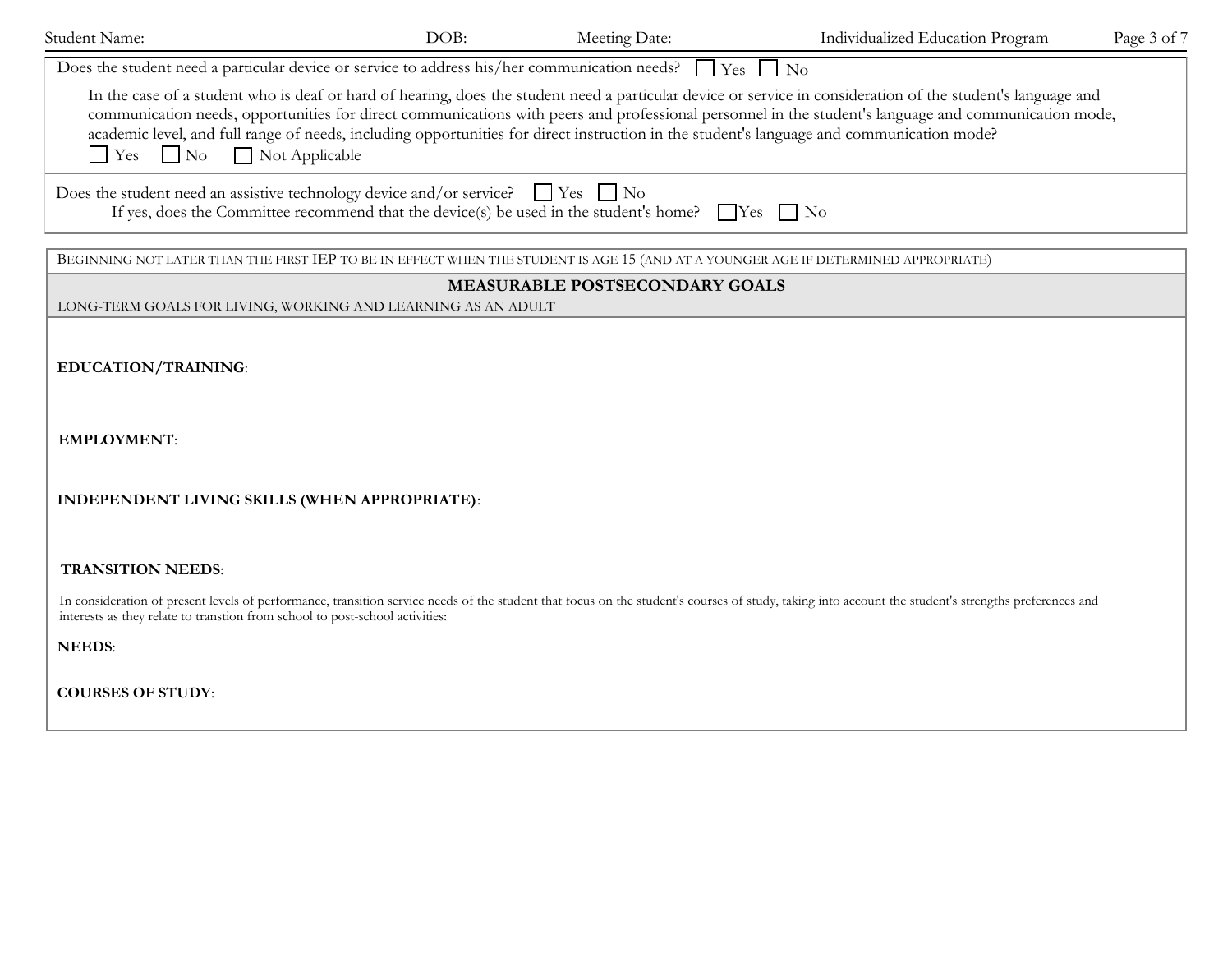| DOB:<br>Student Name:                                                                                                                                                                                                                                                                                                                                       | Meeting Date:                                                                                                                    | Individualized Education Program<br>Page 4 of 7 |                                                 |  |  |  |  |
|-------------------------------------------------------------------------------------------------------------------------------------------------------------------------------------------------------------------------------------------------------------------------------------------------------------------------------------------------------------|----------------------------------------------------------------------------------------------------------------------------------|-------------------------------------------------|-------------------------------------------------|--|--|--|--|
| ALTERNATE SECTION FOR STUDENTS WHOSE IEPS WILL INCLUDE SHORT-TERM INSTRUCTIONAL OBJECTIVES AND/OR BENCHMARKS<br>(REQUIRED FOR PRESCHOOL STUDENTS AND FOR SCHOOL-AGE STUDENTS WHO MEET ELIGIBILITY CRITERIA TO TAKE THE NEW YORK STATE ALTERNATE ASSESSMENT)                                                                                                 |                                                                                                                                  |                                                 |                                                 |  |  |  |  |
| <b>MEASURABLE ANNUAL GOALS</b>                                                                                                                                                                                                                                                                                                                              |                                                                                                                                  |                                                 |                                                 |  |  |  |  |
| THE FOLLOWING GOALS ARE RECOMMENDED TO ENABLE THE STUDENT TO BE INVOLVED IN AND PROGRESS IN THE GENERAL EDUCATION CURRICULUM OR, FOR A<br>PRESCHOOL CHILD, IN APPROPRIATE ACTIVITIES, ADDRESS OTHER EDUCATIONAL NEEDS THAT RESULT FROM THE STUDENT'S DISABILITY, AND, FOR A SCHOOL-AGE<br>STUDENT, PREPARE THE STUDENT TO MEET HIS/HER POSTSECONDARY GOALS. |                                                                                                                                  |                                                 |                                                 |  |  |  |  |
| <b>CRITERIA</b><br><b>METHOD</b><br><b>SCHEDULE</b><br><b>ANNUAL GOAL</b>                                                                                                                                                                                                                                                                                   |                                                                                                                                  |                                                 |                                                 |  |  |  |  |
| WHAT THE STUDENT WILL BE EXPECTED TO ACHIEVE BY THE<br>END OF THE YEAR IN WHICH THE IEP IS IN EFFECT                                                                                                                                                                                                                                                        | MEASURE TO DETERMINE IF<br><b>GOAL HAS BEEN ACHIEVED</b>                                                                         | HOW PROGRESS WILL BE<br><b>MEASURED</b>         | <b>WHEN PROGRESS WILL</b><br><b>BE MEASURED</b> |  |  |  |  |
|                                                                                                                                                                                                                                                                                                                                                             |                                                                                                                                  |                                                 |                                                 |  |  |  |  |
| THE MEASURABLE ANNUAL GOAL):                                                                                                                                                                                                                                                                                                                                | SHORT-TERM INSTRUCTIONAL OBJECTIVES AND/OR BENCHMARKS (INTERMEDIATE STEPS BETWEEN THE STUDENT'S PRESENT LEVEL OF PERFORMANCE AND |                                                 |                                                 |  |  |  |  |
| <b>ANNUAL GOAL</b>                                                                                                                                                                                                                                                                                                                                          | <b>CRITERIA</b>                                                                                                                  | <b>METHOD</b>                                   | <b>SCHEDULE</b>                                 |  |  |  |  |
|                                                                                                                                                                                                                                                                                                                                                             |                                                                                                                                  |                                                 |                                                 |  |  |  |  |
| SHORT-TERM INSTRUCTIONAL OBJECTIVES AND/OR BENCHMARKS (INTERMEDIATE STEPS BETWEEN THE STUDENT'S PRESENT LEVEL OF PERFORMANCE AND<br>THE MEASURABLE ANNUAL GOAL):                                                                                                                                                                                            |                                                                                                                                  |                                                 |                                                 |  |  |  |  |
| <b>ANNUAL GOAL</b>                                                                                                                                                                                                                                                                                                                                          | <b>CRITERIA</b>                                                                                                                  | <b>METHOD</b>                                   | <b>SCHEDULE</b>                                 |  |  |  |  |
| THE MEASURABLE ANNUAL GOAL):                                                                                                                                                                                                                                                                                                                                | SHORT-TERM INSTRUCTIONAL OBJECTIVES AND/OR BENCHMARKS (INTERMEDIATE STEPS BETWEEN THE STUDENT'S PRESENT LEVEL OF PERFORMANCE AND |                                                 |                                                 |  |  |  |  |
|                                                                                                                                                                                                                                                                                                                                                             |                                                                                                                                  |                                                 |                                                 |  |  |  |  |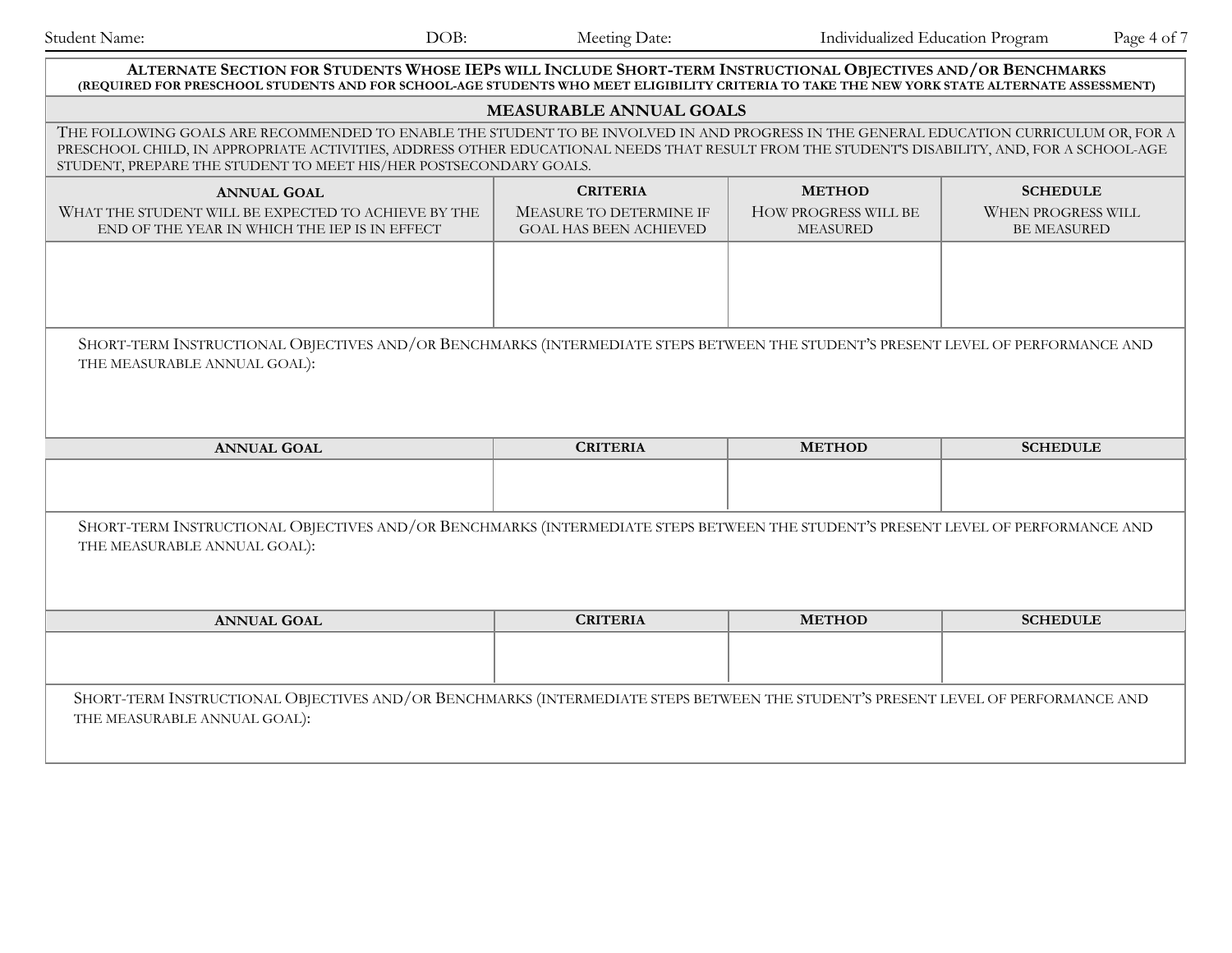#### **REPORTING PROGRESS TO PARENTS**

Identify when periodic reports on the student's progress toward meeting the annual goals will be provided to the student's parents:

| RECOMMENDED SPECIAL EDUCATION PROGRAMS AND SERVICES                                                                                                                                                                                    |                                             |                                                         |                                                |                                                             |                                                                      |
|----------------------------------------------------------------------------------------------------------------------------------------------------------------------------------------------------------------------------------------|---------------------------------------------|---------------------------------------------------------|------------------------------------------------|-------------------------------------------------------------|----------------------------------------------------------------------|
| <b>SPECIAL EDUCATION PROGRAM/SERVICES</b>                                                                                                                                                                                              | <b>SERVICE DELIVERY</b><br>RECOMMENDATIONS* | <b>FREQUENCY</b><br><b>HOW OFTEN</b><br><b>PROVIDED</b> | <b>DURATION</b><br>LENGTH OF<br><b>SESSION</b> | <b>LOCATION</b><br>WHERE SERVICE WILL BE<br><b>PROVIDED</b> | <b>PROJECTED</b><br>BEGINNING/<br><b>SERVICE</b><br>$\text{DATE}(S)$ |
| <b>SPECIAL EDUCATION PROGRAM:</b>                                                                                                                                                                                                      |                                             |                                                         |                                                |                                                             |                                                                      |
|                                                                                                                                                                                                                                        |                                             |                                                         |                                                |                                                             |                                                                      |
| <b>RELATED SERVICES:</b>                                                                                                                                                                                                               |                                             |                                                         |                                                |                                                             |                                                                      |
|                                                                                                                                                                                                                                        |                                             |                                                         |                                                |                                                             |                                                                      |
| SUPPLEMENTARY AIDS AND SERVICES/PROGRAM<br>MODIFICATIONS/ACCOMMODATIONS:                                                                                                                                                               |                                             |                                                         |                                                |                                                             |                                                                      |
|                                                                                                                                                                                                                                        |                                             |                                                         |                                                |                                                             |                                                                      |
| <b>ASSISTIVE TECHNOLOGY DEVICES AND/OR</b><br><b>SERVICES:</b>                                                                                                                                                                         |                                             |                                                         |                                                |                                                             |                                                                      |
|                                                                                                                                                                                                                                        |                                             |                                                         |                                                |                                                             |                                                                      |
| <b>SUPPORTS FOR SCHOOL PERSONNEL ON BEHALF</b><br>OF THE STUDENT:                                                                                                                                                                      |                                             |                                                         |                                                |                                                             |                                                                      |
|                                                                                                                                                                                                                                        |                                             |                                                         |                                                |                                                             |                                                                      |
| * Identify, if applicable, class size (maximum student-to-staff ratio), language if other than English, group or individual services, direct and/or indirect consultant<br>teacher services or other service delivery recommendations. |                                             |                                                         |                                                |                                                             |                                                                      |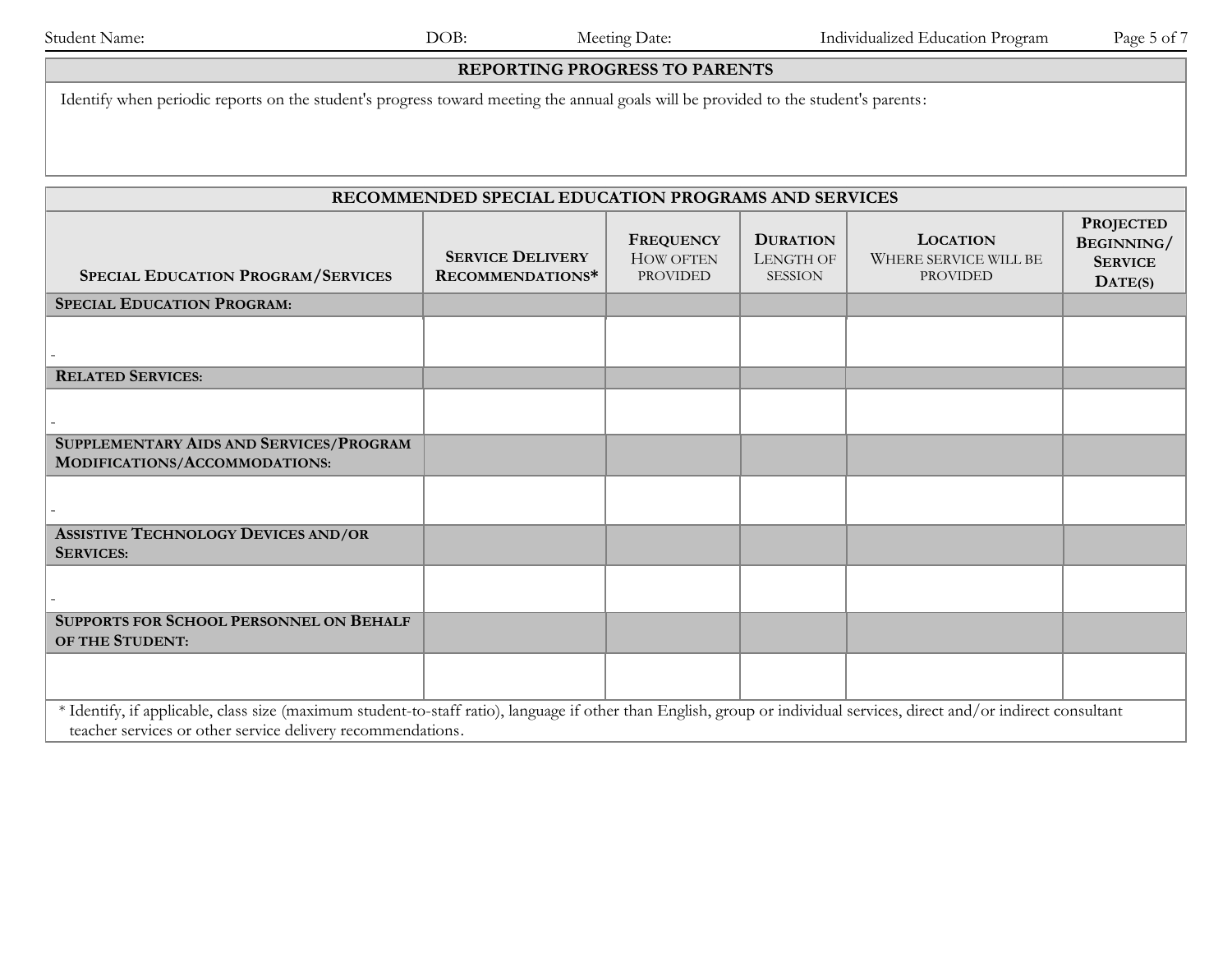| Student Name:                                                                                                                                                                                                                                                                                                                                                                                                                                                                                 | DOB:                                              | Meeting Date:    |                 | Individualized Education Program              |                                                          |  |
|-----------------------------------------------------------------------------------------------------------------------------------------------------------------------------------------------------------------------------------------------------------------------------------------------------------------------------------------------------------------------------------------------------------------------------------------------------------------------------------------------|---------------------------------------------------|------------------|-----------------|-----------------------------------------------|----------------------------------------------------------|--|
| 12-MONTH SERVICE AND/OR PROGRAM - Student is eligible to receive special education services and/or program during July/August:<br>No Yes Deferred Pending Review                                                                                                                                                                                                                                                                                                                              |                                                   |                  |                 |                                               |                                                          |  |
| If yes:<br>Student will receive the same special education program/services as recommended above.                                                                                                                                                                                                                                                                                                                                                                                             |                                                   |                  |                 |                                               |                                                          |  |
| <b>OR</b><br>Student will receive the following special education program/services:                                                                                                                                                                                                                                                                                                                                                                                                           |                                                   |                  |                 |                                               |                                                          |  |
| <b>SPECIAL EDUCATION PROGRAM/SERVICES</b>                                                                                                                                                                                                                                                                                                                                                                                                                                                     | <b>SERVICE DELIVERY</b><br><b>RECOMMENDATIONS</b> | <b>FREQUENCY</b> | <b>DURATION</b> | <b>LOCATION</b>                               | <b>PROJECTED</b><br>BEGINNING/<br><b>SERVICE DATE(S)</b> |  |
|                                                                                                                                                                                                                                                                                                                                                                                                                                                                                               |                                                   |                  |                 |                                               |                                                          |  |
| Name of school/agency provider of services during July and August:                                                                                                                                                                                                                                                                                                                                                                                                                            |                                                   |                  |                 |                                               |                                                          |  |
| For a preschool student, reason(s) the child requires services during July and August:                                                                                                                                                                                                                                                                                                                                                                                                        |                                                   |                  |                 |                                               |                                                          |  |
| <b>TESTING ACCOMMODATIONS</b> (TO BE COMPLETED FOR PRESCHOOL CHILDREN ONLY IF THERE IS AN ASSESSMENT PROGRAM FOR NONDISABLED PRESCHOOL CHILDREN):<br>INDIVIDUAL TESTING ACCOMMODATIONS, SPECIFIC TO THE STUDENT'S DISABILITY AND NEEDS, TO BE USED CONSISTENTLY BY THE STUDENT IN THE<br>RECOMMENDED EDUCATIONAL PROGRAM AND IN THE ADMINISTRATION OF DISTRICT-WIDE ASSESSMENTS OF STUDENT ACHIEVEMENT AND, IN ACCORDANCE<br>WITH DEPARTMENT POLICY, STATE ASSESSMENTS OF STUDENT ACHIEVEMENT |                                                   |                  |                 |                                               |                                                          |  |
| <b>TESTING ACCOMMODATION</b>                                                                                                                                                                                                                                                                                                                                                                                                                                                                  |                                                   | CONDITIONS*      |                 | <b>IMPLEMENTATION RECOMMENDATIONS**</b>       |                                                          |  |
| $\Box$ None                                                                                                                                                                                                                                                                                                                                                                                                                                                                                   |                                                   |                  |                 |                                               |                                                          |  |
|                                                                                                                                                                                                                                                                                                                                                                                                                                                                                               |                                                   |                  |                 |                                               |                                                          |  |
| *Conditions - Test Characteristics: Describe the type, length, purpose of the test upon which the use of testing accommodations is conditioned, if applicable.<br>**Implementation Recommendations: Identify the amount of extended time, type of setting, etc., specific to the testing accommodations, if applicable.                                                                                                                                                                       |                                                   |                  |                 |                                               |                                                          |  |
| BEGINNING NOT LATER THAN THE FIRST IEP TO BE IN EFFECT WHEN THE STUDENT IS AGE 15 (AND AT A YOUNGER AGE, IF DETERMINED APPROPRIATE).                                                                                                                                                                                                                                                                                                                                                          |                                                   |                  |                 |                                               |                                                          |  |
| <b>COORDINATED SET OF TRANSITION ACTIVITIES</b>                                                                                                                                                                                                                                                                                                                                                                                                                                               |                                                   |                  |                 |                                               |                                                          |  |
| NEEDED ACTIVITIES TO FACILITATE THE<br>STUDENT'S MOVEMENT FROM SCHOOL TO<br>POST-SCHOOL ACTIVITIES                                                                                                                                                                                                                                                                                                                                                                                            | <b>SERVICE/ACTIVITY</b>                           |                  |                 | SCHOOL DISTRICT/<br><b>AGENCY RESPONSIBLE</b> |                                                          |  |
|                                                                                                                                                                                                                                                                                                                                                                                                                                                                                               |                                                   |                  |                 |                                               |                                                          |  |
|                                                                                                                                                                                                                                                                                                                                                                                                                                                                                               |                                                   |                  |                 |                                               |                                                          |  |